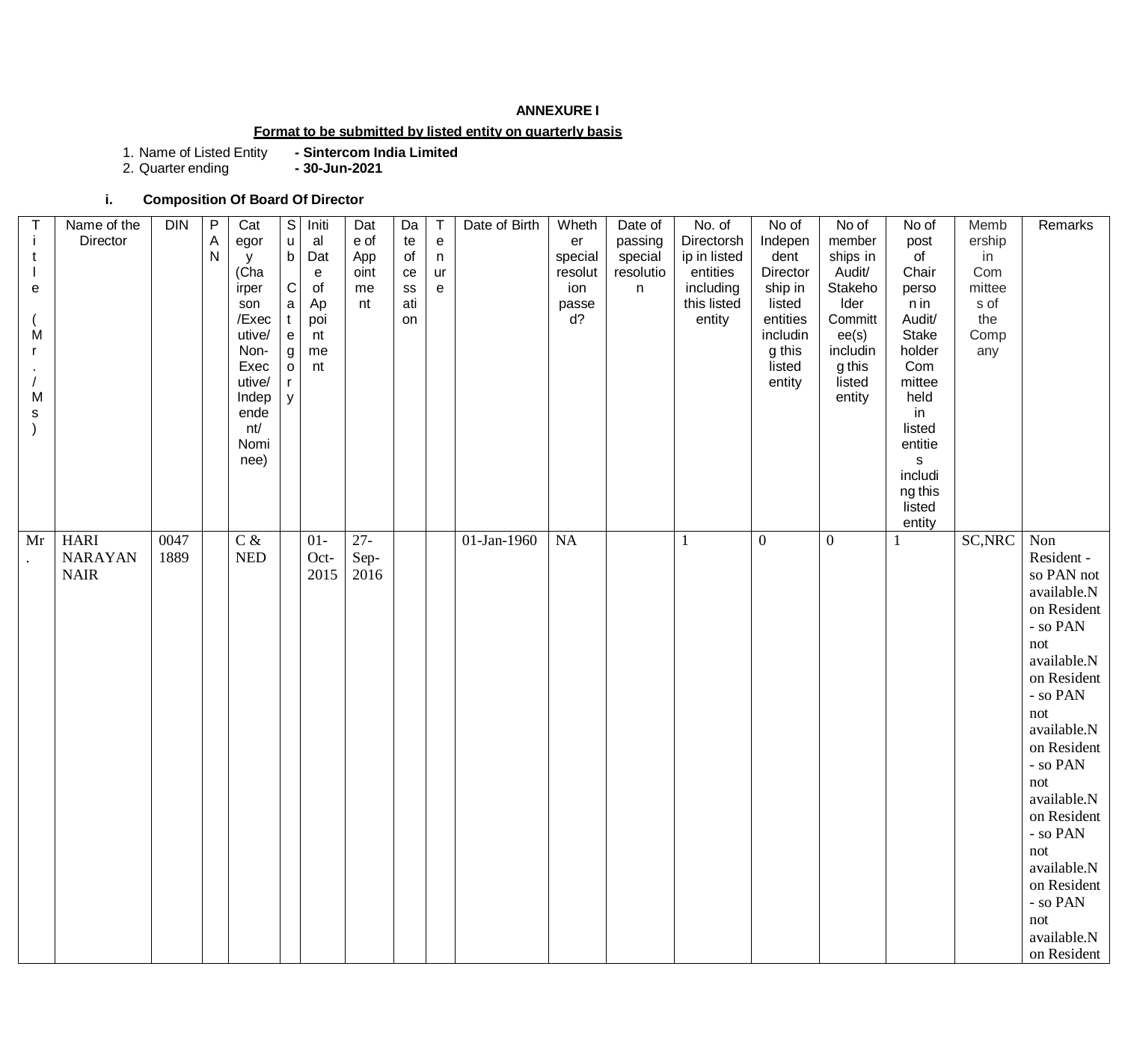| Mr<br>$\bullet$            | Jignesh<br>Raval  | 0159<br>1000 | $\mathop{\rm ED}\nolimits$ | M 23-<br>$D$ Jun-<br>2007 | $22 -$<br>Jan-<br>2008     |                                                                                                 | 06-Feb-1970       | NA                     |  | $\boldsymbol{0}$ | $\overline{2}$ | $\boldsymbol{0}$ | $\mathbf{AC},\!\mathbf{SC}$ | - so $\ensuremath{\mathsf{PAN}}$<br>not<br>available.N<br>on Resident<br>- so $\text{PAN}$<br>not<br>available                                                                                                                                                                                                                                                                                                                                                                                  |
|----------------------------|-------------------|--------------|----------------------------|---------------------------|----------------------------|-------------------------------------------------------------------------------------------------|-------------------|------------------------|--|------------------|----------------|------------------|-----------------------------|-------------------------------------------------------------------------------------------------------------------------------------------------------------------------------------------------------------------------------------------------------------------------------------------------------------------------------------------------------------------------------------------------------------------------------------------------------------------------------------------------|
| Mr<br>$\ddot{\phantom{0}}$ | Harald<br>Neubert | 0344<br>6380 | <b>NED</b>                 | $15-$<br>Jan-<br>2014     | $29-$<br>$\,$ Nov-<br>2017 | 27<br>$\overline{\phantom{a}}$<br>$\mathbf M$<br>ay<br>$\overline{\phantom{0}}$<br>$20\,$<br>21 | $01-Aug-$<br>1956 | $\overline{\text{NA}}$ |  | $\mathbf{0}$     | $\mathbf{1}$   | $\boldsymbol{0}$ |                             | Non<br>Resident/F<br>oreign<br>Director -<br>so PAN not<br>available.N<br>on<br>Resident/F<br>oreign<br>Director -<br>so PAN not<br>available.N<br>on<br>Resident/F<br>oreign<br>Director -<br>so PAN not<br>available.N<br>on<br>Resident/F<br>oreign<br>Director -<br>so PAN not<br>available.N<br>on<br>Resident/F<br>oreign<br>Director -<br>so PAN not<br>available.N<br>on<br>Resident/F<br>oreign<br>Director -<br>so PAN not<br>available.N<br>on<br>Resident/F<br>oreign<br>Director - |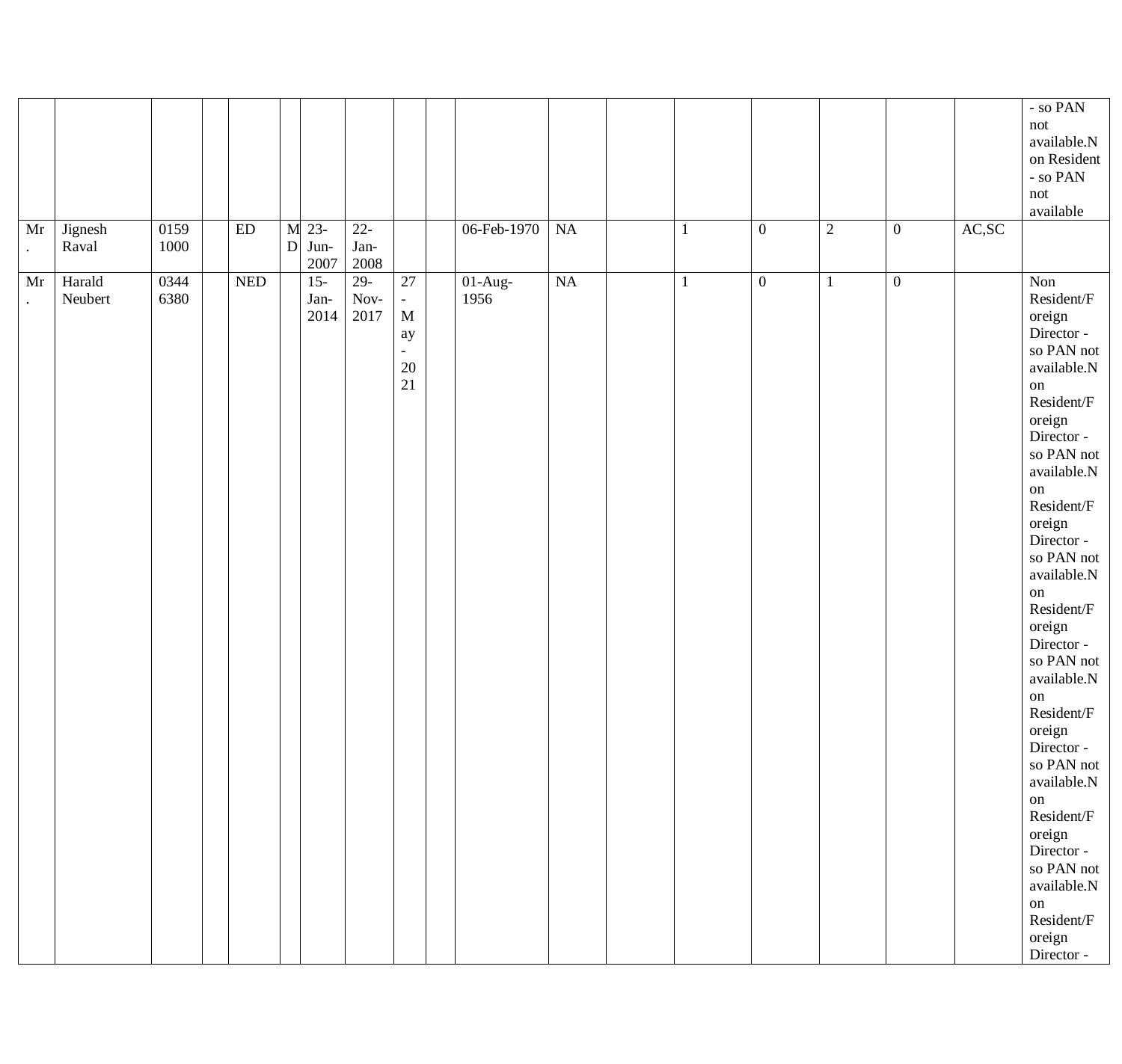| Mr<br>$\bullet$ | Madan<br>Godse                               | 0698<br>7767 | $\rm ID$        | $29-$<br>Nov<br>$\overline{a}$<br>2017 | $20-$<br>Jul-<br>2018 | 6<br>$\boldsymbol{0}$          | 06-Aug-<br>1959    | $\rm NA$               | $\mathbf{1}$ |                  | -1           | $\mathbf{1}$     | $\mathsf{AC},\!\mathsf{NR}$<br>$\mathsf{C}$ | so PAN not<br>available.N<br>on<br>Resident/F<br>oreign<br>Director -<br>so PAN not<br>available                                                                                                                                                                                                                                                                                               |
|-----------------|----------------------------------------------|--------------|-----------------|----------------------------------------|-----------------------|--------------------------------|--------------------|------------------------|--------------|------------------|--------------|------------------|---------------------------------------------|------------------------------------------------------------------------------------------------------------------------------------------------------------------------------------------------------------------------------------------------------------------------------------------------------------------------------------------------------------------------------------------------|
| Ms<br>$\bullet$ | <b>MADHAVI</b><br><b>PANDRAN</b><br>GI       | 0884<br>1155 | $\overline{ID}$ | $02 -$<br>Sep-<br>2020                 | $30-$<br>Sep-<br>2020 | $\sqrt{6}$<br>$\boldsymbol{0}$ | 15-Oct-1974        | $\overline{\text{NA}}$ | $\mathbf{1}$ |                  | $\mathbf{1}$ | $\boldsymbol{0}$ | AC                                          |                                                                                                                                                                                                                                                                                                                                                                                                |
| Mr<br>$\bullet$ | <b>DARA</b><br><b>KALYANI</b><br><b>WALA</b> | 0331<br>1200 | $\rm ID$        | $02 -$<br>Sep-<br>2020                 | $30-$<br>Sep-<br>2020 | $6\,$<br>$\boldsymbol{0}$      | 09-Apr-1956        | NA                     | $\mathbf{1}$ |                  | 1            | $\boldsymbol{0}$ | SC, NRC                                     |                                                                                                                                                                                                                                                                                                                                                                                                |
| Mr              | <b>BERND</b><br><b>BADUREK</b>               | 0914<br>3201 | <b>NED</b>      | $27 -$<br>May<br>2021                  |                       |                                | $14$ -Dec-<br>1974 | $\overline{\text{NA}}$ | $\mathbf{1}$ | $\boldsymbol{0}$ | $\mathbf{1}$ | $\boldsymbol{0}$ |                                             | Non<br>Resident/F<br>oreign<br>Director -<br>so PAN not<br>available.N<br>on<br>Resident/F<br>oreign<br>Director -<br>so PAN not<br>available.N<br>on<br>Resident/F<br>oreign<br>Director -<br>so PAN not<br>available.N<br>on<br>Resident/F<br>oreign<br>Director -<br>so PAN not<br>available.N<br>on<br>Resident/F<br>oreign<br>Director -<br>so PAN not<br>available.N<br>on<br>Resident/F |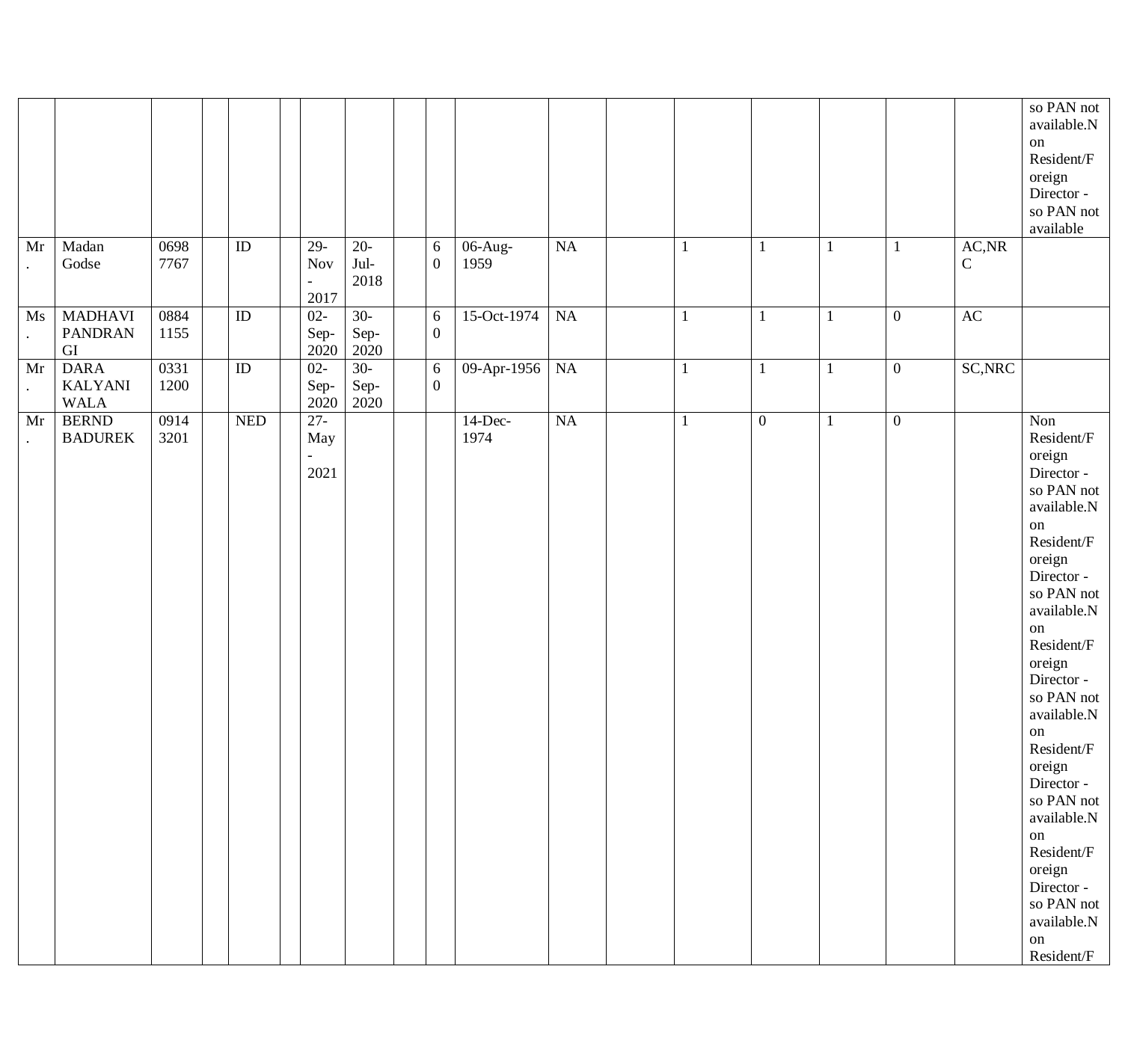|  |  |  |  |  |  |  |  |  | oreign      |
|--|--|--|--|--|--|--|--|--|-------------|
|  |  |  |  |  |  |  |  |  |             |
|  |  |  |  |  |  |  |  |  | Director -  |
|  |  |  |  |  |  |  |  |  | so PAN not  |
|  |  |  |  |  |  |  |  |  | available.N |
|  |  |  |  |  |  |  |  |  | on          |
|  |  |  |  |  |  |  |  |  | Resident/F  |
|  |  |  |  |  |  |  |  |  | oreign      |
|  |  |  |  |  |  |  |  |  | Director -  |
|  |  |  |  |  |  |  |  |  | so PAN not  |
|  |  |  |  |  |  |  |  |  | available.N |
|  |  |  |  |  |  |  |  |  | on          |
|  |  |  |  |  |  |  |  |  | Resident/F  |
|  |  |  |  |  |  |  |  |  | oreign      |
|  |  |  |  |  |  |  |  |  | Director -  |
|  |  |  |  |  |  |  |  |  | so PAN not  |
|  |  |  |  |  |  |  |  |  | available   |

| Company Remarks                                | Mr. Hari Nair, Mr. Harald Neubert and Mr. BERND BADUREK are Foreign/ Non<br>India Directors so PAN are not available |
|------------------------------------------------|----------------------------------------------------------------------------------------------------------------------|
| Whether Regular chairperson<br>appointed       | Yes                                                                                                                  |
| Whether Chairperson is<br>related to MD or CEO | Yes                                                                                                                  |

### **ii. Composition of Committees**

#### **a. Audit Committee**

| Sr.<br>No. | Name of the Director | Category | Chairperson/Membership | Appointment<br>Date | <b>Cessation Date</b> |
|------------|----------------------|----------|------------------------|---------------------|-----------------------|
|            | Jignesh Raval        | ED       | Member                 | 29-Nov-2017         |                       |
|            | Madan Godse          | ID       | Chairperson            | 29-Nov-2017         |                       |
|            | <b>MADHAVI</b>       | ID       | Member                 | $02-Sep-2020$       |                       |
|            | <b>PANDRANGI</b>     |          |                        |                     |                       |

| ¿ompanv Remarks          |     |
|--------------------------|-----|
| <b>Whether Permanent</b> | Yes |
| chairperson appointed    |     |

#### **b. Stakeholders Relationship Committee**

| Sr. | Name of the Director | Category  | Chairperson/Membership | Appointment   | <b>Cessation Date</b> |
|-----|----------------------|-----------|------------------------|---------------|-----------------------|
| No. |                      |           |                        | Date          |                       |
|     | HARI NARAYAN NAIR    | $C &$ NED | Chairperson            | 29-Nov-2017   |                       |
|     | Jignesh Raval        | ED        | Member                 | 29-Nov-2017   |                       |
|     | <b>DARA</b>          | ID        | Member                 | $02-Sep-2020$ |                       |
|     | <b>KALYANIWALA</b>   |           |                        |               |                       |

| Company Remarks          |     |
|--------------------------|-----|
| <b>Whether Permanent</b> | Yes |
| appointed<br>chairperson |     |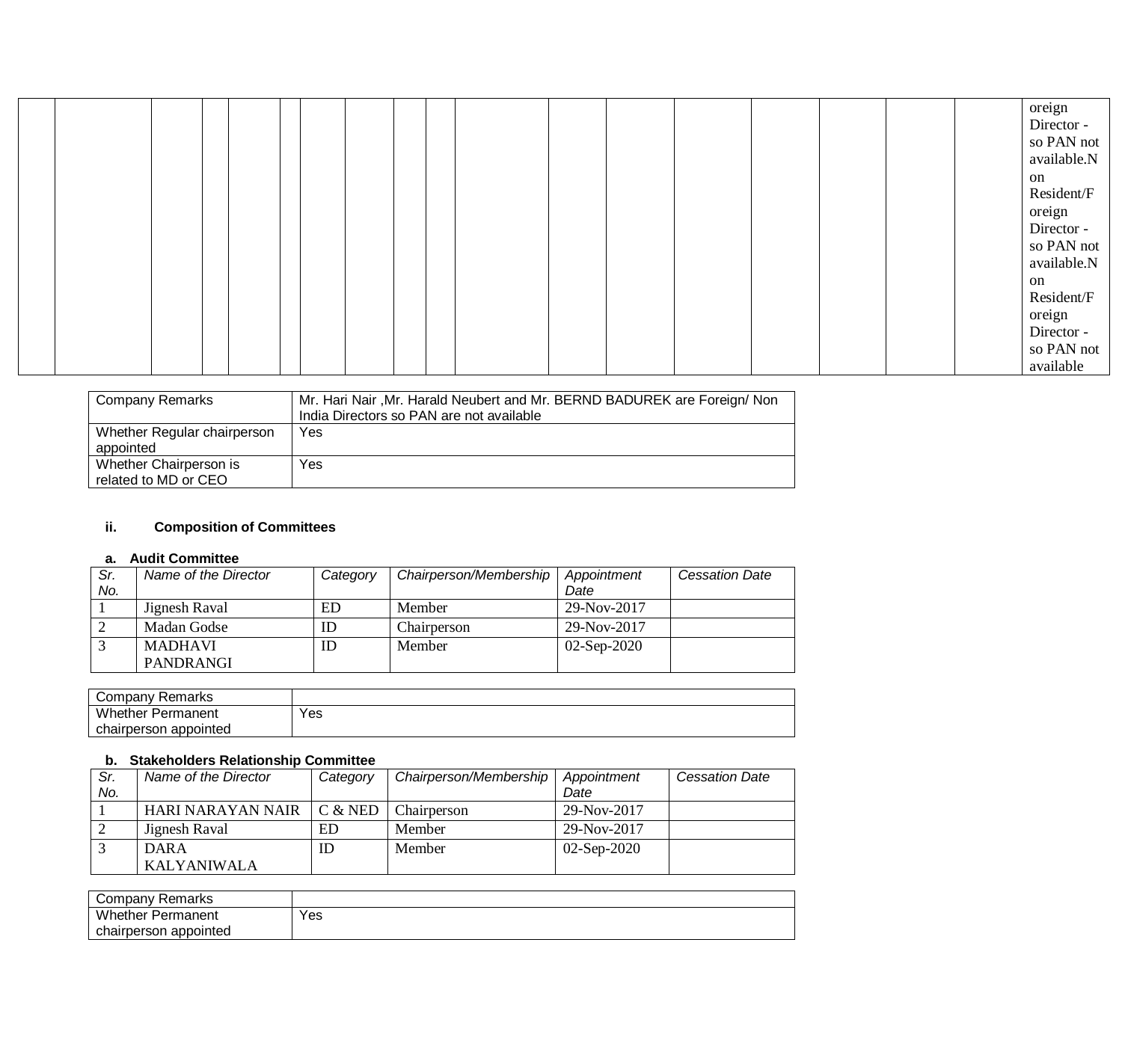## **c. Risk Management Committee**

| . اب | Name of the Director<br><i>Catedorv</i><br>No. | Chairperson/Membership | Appointment<br>Date | Date<br>Cessation ! |
|------|------------------------------------------------|------------------------|---------------------|---------------------|
|      |                                                |                        |                     |                     |

| Company Remarks          |    |
|--------------------------|----|
| <b>Whether Permanent</b> | No |
| chairperson appointed    |    |

#### **d. Nomination and Remuneration Committee**

| Sr. | Name of the Director | Category  | Chairperson/Membership | Appointment   | <b>Cessation Date</b> |
|-----|----------------------|-----------|------------------------|---------------|-----------------------|
| No. |                      |           |                        | Date          |                       |
|     | HARI NARAYAN NAIR    | $C &$ NED | Member                 | 29-Nov-2017   |                       |
|     | Madan Godse          | ID        | Member                 | 29-Nov-2017   |                       |
|     | <b>DARA</b>          | ID        | Chairperson            | $02-Sep-2020$ |                       |
|     | KALYANIWALA          |           |                        |               |                       |

| Company Remarks          |     |
|--------------------------|-----|
| <b>Whether Permanent</b> | Yes |
| chairperson appointed    |     |

#### iii. **Meeting of Board of Directors**

| Date(s) of Meeting<br>(if any) in the<br>previous quarter | Date(s) of Meeting<br>(if any) in the<br>relevant quarter | Whether<br>requirement of<br>Quorum met | Number of<br>Directors present | <b>Number of Independent</b><br>Directors present |
|-----------------------------------------------------------|-----------------------------------------------------------|-----------------------------------------|--------------------------------|---------------------------------------------------|
| 28-Jan-2021                                               | 27-May-2021                                               | Yes                                     |                                |                                                   |
|                                                           |                                                           |                                         |                                |                                                   |

| Company Remarks               |     |
|-------------------------------|-----|
| Maximum gap between any       | 118 |
| two consecutive (in number of |     |
| days)                         |     |

# iv. **Meeting of Committees**

| Name of the<br><b>Committee</b>             | Date(s) of<br>meeting during<br>of the committee<br>in the previous<br>quarter | Date(s) of<br>meeting of the<br>committee in the<br>relevant quarter | Whether<br>requirement<br>of Quorum<br>met (Yes/No) | <b>Number of</b><br><b>Directors</b><br>present | <b>Number of</b><br>independent<br>directors<br>present |
|---------------------------------------------|--------------------------------------------------------------------------------|----------------------------------------------------------------------|-----------------------------------------------------|-------------------------------------------------|---------------------------------------------------------|
| <b>Audit Committee</b>                      | 12-Feb-2021                                                                    | 27-May-2021                                                          | Yes                                                 |                                                 |                                                         |
| Nomination $&$<br>Remuneration<br>Committee | 30-Mar-2021                                                                    | 26-May-2021                                                          | Yes                                                 |                                                 | 2                                                       |

| Company Remarks               |     |
|-------------------------------|-----|
| Maximum gap between any       | 103 |
| two consecutive (in number of |     |
| days) [Only for Audit         |     |
| Committeel                    |     |